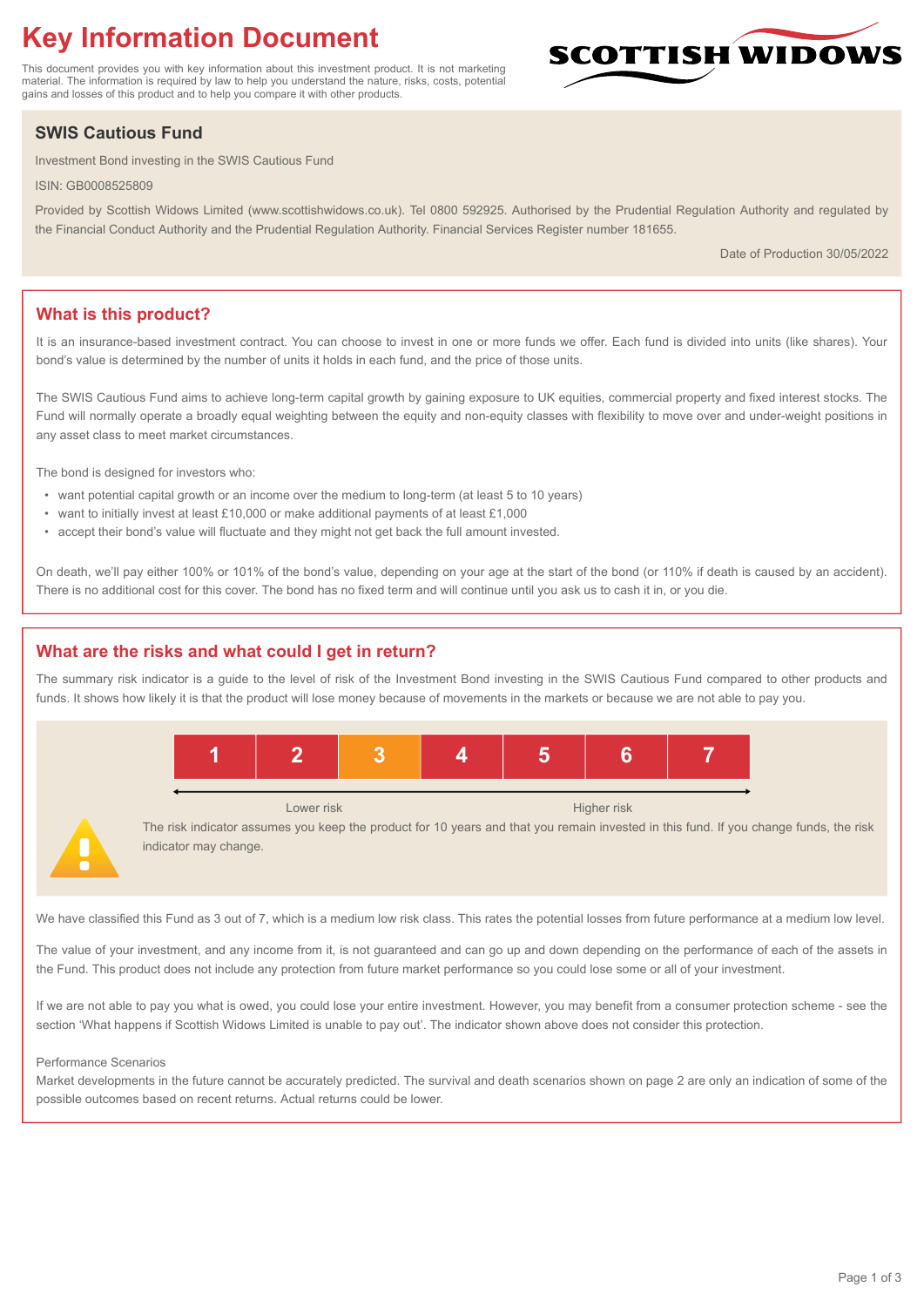

#### **What are the risks and what could I get in return? (continued)**

This table shows the money you could get back over the next 10 years, under different scenarios, assuming that you invest £10,000. The figures below assume no withdrawals are taken and do not allow for any Large Fund Bonus which may apply. The scenarios shown illustrate how your investment could perform. You can compare them with the scenarios of other products. The scenarios presented are an estimate of future performance based on evidence from the past on how the value of this investment varies, and are not an exact indicator. What you get will vary depending on how the market performs and how long you keep the investment. The stress scenario shows what you might get back in extreme market circumstances, and it does not take into account the situation where we are not able to pay you. The death scenario assumes investments perform in line with the moderate scenario.

The figures shown include all the costs of the product itself, but may not include all the costs that you pay to your adviser. The figures do not take into account your personal tax situation, which may also affect how much you get back. Before deciding to invest, you should read the Additional Information Document for more information on the risks and what you might get back. See page 2 for information on how the performance scenarios are calculated.

| <b>Investment £10,000</b> |                                                    |            |          |                                             |  |  |
|---------------------------|----------------------------------------------------|------------|----------|---------------------------------------------|--|--|
|                           |                                                    | 1 year     | 5 years  | 10 years<br>(Recommended<br>holding period) |  |  |
| <b>Survival Scenarios</b> |                                                    |            |          |                                             |  |  |
| <b>Stress scenario</b>    | £5,768<br>What you might get back after costs      |            | £7,288   | £6,350                                      |  |  |
|                           | Average return each year                           | $-42.32\%$ | $-6.13%$ | $-4.44%$                                    |  |  |
| Unfavourable scenario     | £9,303<br>What you might get back after costs      |            | £8,976   | £9,041                                      |  |  |
|                           | Average return each year                           | $-6.97\%$  | $-2.14%$ | $-1.00\%$                                   |  |  |
| Moderate scenario         | What you might get back after costs                | £10,128    | £10,841  | £11,803                                     |  |  |
|                           | Average return each year                           | 1.28%      | 1.63%    | 1.67%                                       |  |  |
| Favourable scenario       | What you might get back after costs                | £11,000    | £13,063  | £15,373                                     |  |  |
| Average return each year  |                                                    | 10.00%     | 5.49%    | 4.39%                                       |  |  |
| <b>Death scenarios</b>    |                                                    |            |          |                                             |  |  |
| Insured event             | What your beneficiaries might get back after costs | £10,229    | £10.949  | £11,921                                     |  |  |

#### **What happens if Scottish Widows is unable to pay out?**

Your Plan is fully covered by the Financial Services Compensation Scheme. More information about compensation arrangements is available from the Financial Services Compensation Scheme, who can be contacted on 0800 678 1100 or 0207 741 4100 or via their website at www.fscs.org.uk

#### **What are the costs?**

The Reduction in Yield (RIY) shows what impact the total costs you pay will have on the investment return you might get. The total costs take into account one-off, ongoing and incidental costs. The amounts shown here are the cumulative costs of the product itself, for three different holding periods. The monetary figures shown assume you invest £10,000 and investments perform in line with the moderate scenario. The figures are estimates and may change in the future. The person selling you or advising you about this product may charge you other costs. If so, this person will provide you with information about these costs, and show you the impact that all costs will have on your investment over time.

| <b>Investment £10,000</b>       |                             |                              |                            |  |  |
|---------------------------------|-----------------------------|------------------------------|----------------------------|--|--|
| <b>Scenarios</b>                | If you cash in after 1 year | If you cash in after 5 years | If you cash in at 10 years |  |  |
| Total costs                     | £167                        | £641                         | £1,247                     |  |  |
| Impact on return (RIY) per year | $.66\%$                     | 1.26%                        | 1.21%                      |  |  |